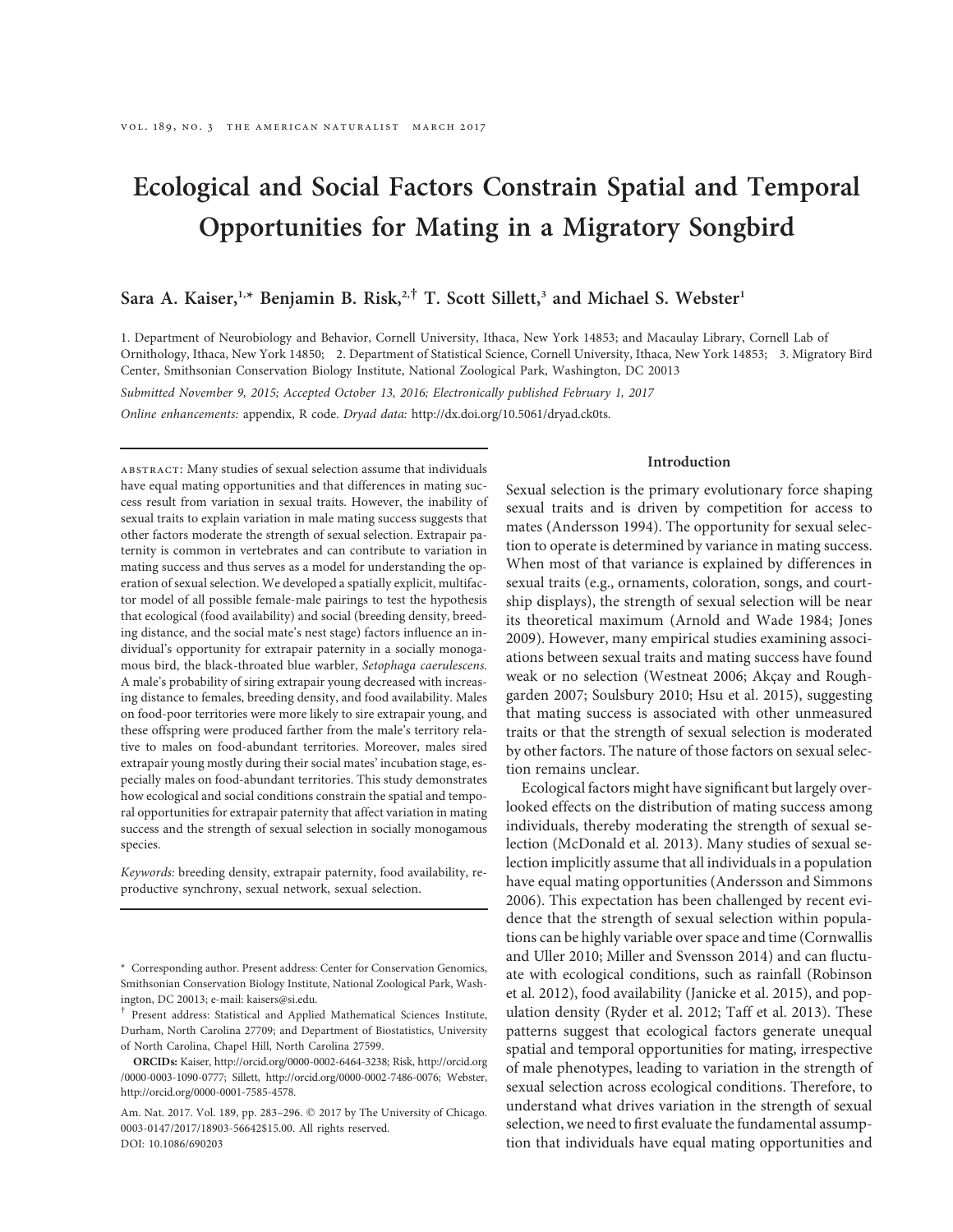examine how ecological factors affect variation in mating success.

An important source of variation in mating success in many vertebrate populations is extrapair paternity—when males and females mate outside of social pair bonds (fishes [Avise et al. 2002]; birds [Griffith et al. 2002]; reptiles [Uller and Olsson 2008]; mammals [Cohas and Allainé 2009]; amphibians [Roberts and Byme 2011]), including human societies (Scelza 2011). When a few successful males monopolize extrapair paternity in socially monogamous mating systems, the variance in male mating success can be high and potentially lead to strong sexual selection (Gowaty 1985; Westneat et al. 1990; Webster et al. 1995, 2007). However, if most of the variation in male extrapair mating success is generated by ecological or other factors rather than by variation in male traits, then sexual selection will be weak. Accordingly, extrapair paternity can be considered a model for understanding how sexual selection operates and how ecological factors generate variation in mating success.

Most of what we know about the factors influencing extrapair paternity comes from extensive research on how social aspects of bird (Westneat et al. 1990; Griffith et al. 2002; Westneat and Stewart 2003; Wan et al. 2013) and to a lesser extent mammal (Isvaran and Clutton-Brock 2007) populations affect the spatial and temporal opportunities for individuals to encounter and evaluate potential extrapair mates (Bennett and Owens 2002). These aspects include distance between breeding males and females (i.e., breeding distance; Schlicht et al. 2014), breeding density (Westneat et al. 1990; Møller and Birkhead 1993), and reproductive synchrony (Birkhead and Biggins 1987; Westneat et al. 1990; Stutchbury and Morton 1995). High population density and short breeding distances can reduce energetic search costs yet increase the risk of reciprocal cuckoldry (Komdeur 2001; Freeman-Gallant et al. 2005; Canal et al. 2012). Similarly, high synchrony increases the availability of extrapair mates, but its importance is conditional on the female's reproductive stage (Araya-Ajoy et al. 2016) and involves trade-offs among competing male reproductive behaviors, such as mate guarding, parental care, and territory defense (Magrath and Komdeur 2003; While et al. 2011). Social factors have therefore been shown to both promote and constrain extrapair paternity.

The inconsistent effects of these social factors on extrapair paternity (reviewed in Westneat and Sherman 1997; Griffith et al. 2002; Mayer and Pasinelli 2013) may be because studies have rarely been designed to explicitly account for environmental heterogeneity (Westneat and Mays 2005; Rubenstein 2007). Food availability in particular generates spatial and temporal variation in many drivers of reproductive behavior, including population density, timing of breeding, and parental investment decisions. Thus, food availability could influence sexual selection by affecting the distribution

of individuals among habitats that differ in quality and the ability of individuals to gain extrapair paternity in those habitats (Rubenstein 2007). Tests of the hypothesis that mating opportunities are jointly influenced by ecological and social factors will therefore advance our understanding of what shapes variation in mating success and the opportunity for sexual selection.

Here, we present a spatially explicit analysis of all possible female-male pairings in a socially monogamous bird to examine the influence of food availability (an ecological factor), breeding density, breeding distance, and the nest stage of a male's social mate (social factors) on extrapair paternity. We evaluate which factors influence the probability that a particular female-male pairing produces extrapair young given the ecological and social conditions they experience. We use genetic parentage data collected from an intensively studied population of black-throated blue warblers, Setophaga caerulescens. Our previous work has shown that extrapair paternity contributes to variation in male reproductive success (Webster et al. 2001) and that food supplementation reduces extrapair paternity (Kaiser et al. 2015), making this population a model system to explore the effects of heterogeneous ecological and social conditions on spatial and temporal opportunities for mating.

#### Material and Methods

#### Population Monitoring

We monitored a marked population of black-throated blue warblers over four breeding seasons (2009–2012) at the 3,160-ha Hubbard Brook Experimental Forest in New Hampshire (43°56'N, 71°45'W). The study area encompassed three study plots at low (250–350 m; 85 ha), middle (450–600 m; 65 ha), and high (750–850 m; 35 ha) elevations along a 600-m elevation gradient in continuous northern hardwood forest. Black-throated blue warblers were common breeders in the understory throughout our study area, and their density increased with elevation (Cline et al. 2013). Abundance and biomass of lepidoteran larvae, the warblers' primary food source (Robinson and Holmes 1982; Holmes et al. 1986), were correlated with understory leaf density and also increased from low to high elevations (Rodenhouse et al. 2003).

The breeding ecology of black-throated blue warblers has been studied extensively at Hubbard Brook (Holmes 2007, 2011). Males and females arrive to breed in early May (Holmes et al. 2005). Males defend 1–4-ha territories, with the smallest territories in areas where the shrub layer is dense (Holmes et al. 2005). Hobblebush (Viburnum alnifolium), the preferred nest substrate for the warblers, along with striped maple (Acer pensylvanicum) and American beech (Fagus grandifolia) saplings, were the dominant shrub-layer plants (Schwarz et al. 2003; Holmes et al. 2005).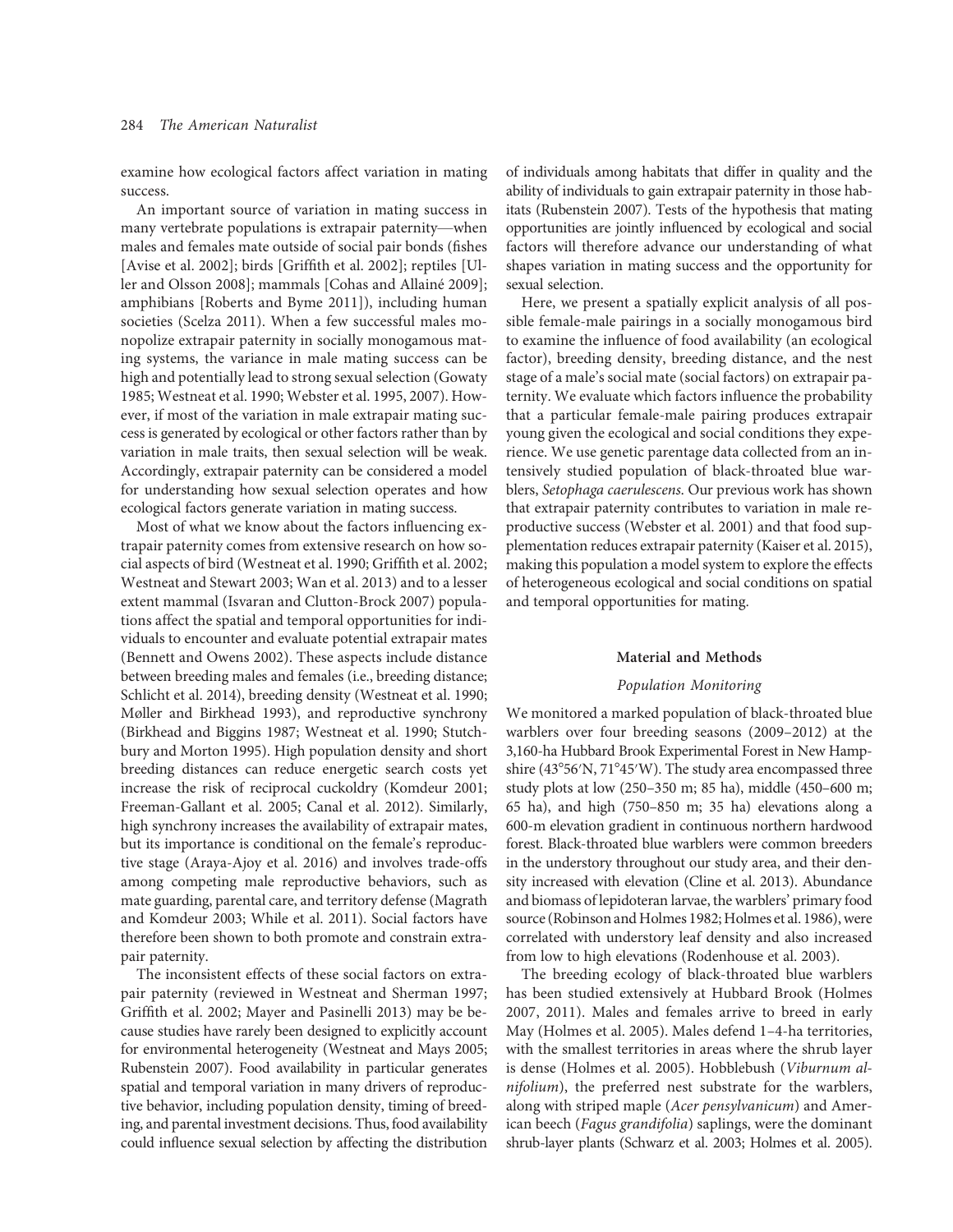All detected males hold territories (Sillett et al. 2004). Females lay one egg per day (mean clutch size  $= 4$  eggs, range  $= 2-5$  eggs) and begin incubation when the penultimate egg is laid (Holmes et al. 2005). Females will attempt second broods depending on resource conditions (Nagy and Holmes 2005; Kaiser et al. 2015). Males guard their mates during nest building and egg laying and provision their nestlings (10 days) but attend their nests infrequently while their social mate is incubating (12 days) and rarely feed females at the nest (Holmes et al. 2005).

In each breeding season (May–August), we captured, color banded, and collected blood samples from adults and found and monitored nesting attempts. We caught adults in mist nets and marked each adult with a unique combination of colored leg bands and a US Geological Survey (USGS) aluminum band. Young were marked 2 or 3 days before fledging with a USGS band. At capture, we used plumage characters to classify adults as yearlings or older breeders (Holmes et al. 2005). We collected a small blood sample from the brachial vein of adults  $(< 70 \mu L$ ) and nestlings ( $<$ 30  $\mu$ L) for parentage assignment. We preserved blood in lysis buffer at 4°C until genetic analyses were conducted. We found nests by following females during nest building, following adults carrying food, and searching vegetation. The location of each nest was recorded using a handheld GPS unit. We monitored nests every other day throughout all nest stages and daily near hatch and fledge dates.

#### Genetic Parentage Analyses

We genotyped 900 nestlings from 271 broods and nearly all adults (>95%) in the study area at six highly polymorphic microsatellite loci. We extracted DNA from blood samples using DNeasy blood and tissue kits (Qiagen, Valencia, CA). We genotyped adults and nestlings using loci developed from Setophaga caerulescens (Webster et al. 2001), Setophaga petechia (Dawson et al. 1997), Vermivora chrysoptera (Stenzler et al. 2004), and Catharus ustulatus (Gibbs et al. 1999). We amplified 1  $\mu$ L of genomic DNA from each individual at each locus in a  $10$ - $\mu$ L polymerase chain reaction (PCR). The PCR consisted of 6.1  $\mu$ L dH<sub>2</sub>O, 1  $\mu$ L  $\times$  10 PCR buffer (Applied Biosystems, Carlsbad, CA), 1.2  $\mu$ L 25 mM MgCl<sub>2</sub>, 0.2  $\mu$ L 10 mM deoxyribonucleotide triphosphates, 0.2  $\mu$ L 10  $\mu$ M forward (fluorescently labeled) and pigtail reverse primers, and 0.1  $\mu$ L 2.5 U  $\mu$ L<sup>-1</sup> Taq DNA polymerase (Invitrogen, Grand Island, NY). PCRs were run on a thermal cycler for 30 cycles, beginning with denaturation at 94°C for 1 min, primer-specific annealing temperature  $(58^{\circ}C)$  for 1 min, and extension at 72°C for 45 s followed by 72°C for 5 min. We analyzed the PCR products with a size reference (GeneScan500 bp LIZ,Applied Biosystems) on an automated 3730 DNA analyzer (Applied Biosystems), and we scored alleles using Genemapper v.3.7 (Applied Biosystems).

We ran paternity analyses using a maximum-likelihood approach for each study plot and breeding season separately; males sampled within and adjacent to the plot boundaries wereincludedascandidate sires.WeusedCERVUSv.3.0 (Kalinowski et al. 2007) to assign paternity, with the assumption that the social mother was the genetic mother (Webster et al. 2001), which we later verified by examining the frequency of mother-offspring mismatches. We evaluated CERVUS assignments of genetic fathers using trio log-likelihood scores (logarithmic odds; LOD) that are calculated to statistically distinguish among nonexcluded candidate males and consider the genotypes of the known mother and potential mistyping errors. We repeated PCRs at mismatched loci if the social father had a high likelihood score to determine whether mismatches were likely due to genotyping error and whether individuals appeared to be homozygous at a locus because of allelic dropout or a null allele. We accepted CERVUS assignments if the candidate male mismatched offspring at  $\leq 1$  locus. However, when two males had similar LOD scores and both had only one mismatch, we also evaluated the CERVUS assignment by considering whether the candidate male was the social father or sired offspring in the same nest. If the social father was excluded as a possible sire by CERVUS (because of a negative LOD score) or mismatched offspring at  $\geq$  loci, we considered the nestling to have been sired by an extrapair male. The six polymorphic loci yielded a high combined probability of paternal exclusion of 0.999. For our analyses, we excluded broods associated with a separate food-supplementation experiment conducted during the years of this study ( $n = 152$  nestlings).

#### Ecological and Social Factors

We constructed spatial networks of breeding individuals, including all possible female-male pairings. We mapped the boundaries of male territories throughout the breeding season relative to the 50  $\times$  50-m grid that delimited each plot. Males were observed every 3 days for 15–20-min periods, and their movements, singing locations, and agonistic interactions with neighboring males were recorded (Holmes et al. 1992; Sillett et al. 2004). At the end of each breeding season, we combined monthly territory maps into one consensus map for the breeding season. Territory boundaries were georeferenced to the plot grid points, territory polygons were digitized, and the geographic coordinates of the centroids and size (m<sup>2</sup>) of each territory (hereafter, territory size) were extracted using ArcGIS 10 (ESRI 2011). We considered the nest site to approximate the location of a female and the centroid of a territory to represent the location of a male. We calculated all pairwise Euclidean distances between each focal female (nest site) and candidate male (territory centroids, excluding female–social mate pairings) by plot and year (hereafter, breeding distance).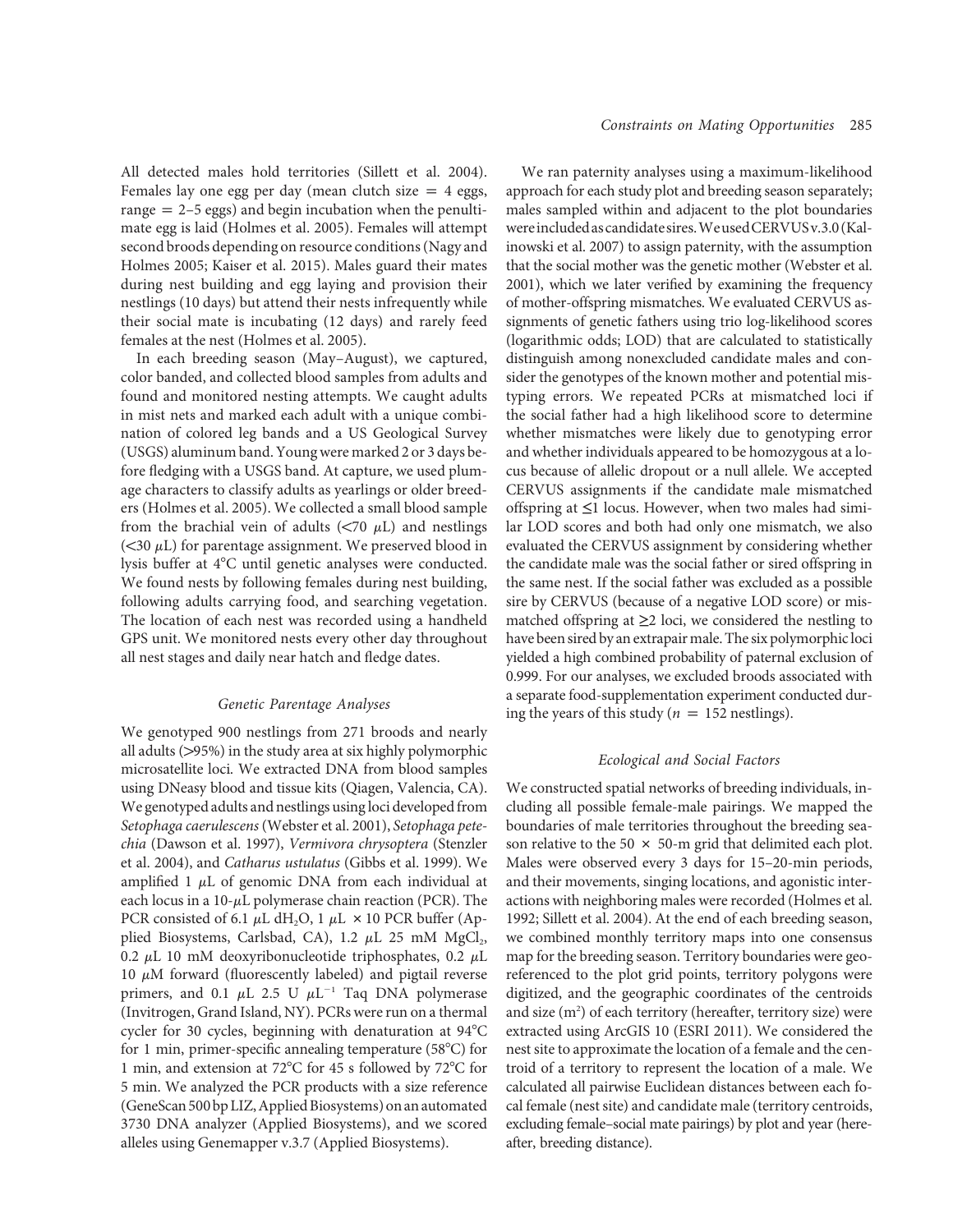We calculated an index of breeding density for each male as the number of territory centroids of all males that fell within a circular buffer centered at each male's territory centroid. To determine the size of the buffer, we first estimated the mean territory size (1.55 ha) and then calculated the radius of a circle with an area equal to the mean territory size (∼70 m). We estimated breeding density within 70, 140, 210, and 280 m. If no male other than the focal male fell within the buffer, we set the breeding density index to 0; this occurred for only one male (see "Statistical Analyses" for details on selecting the breeding density index used in our final model).

We examined reproductive synchrony based on the overlap in fertile periods between a focal female's nest and that of a candidate male's social mate to determine which nest stages a male sired extrapair young. The risk of cuckoldry for species with high rates of extrapair paternity begins several days prior to egg laying and extends over most of the egg-laying stage (Birkhead and Møller 1992). Accordingly, we followed Chuang-Dobbs et al. (2001) and defined a female's fertile period to include the 3 days prior to clutch initiation through the day the penultimate egg was laid. We restricted the analysis to the subset of males for which full reproductive data were available for known social mates. We calculated the difference in the clutch completion dates  $(\Delta CCD)$  between the extrapair female's nest and that of the male's social mate. When a male's social mate had more than one nest in a season, we used the CCD from the nest that was active nearest in time to the extrapair female's nest. Positive values indicate males that fertilized eggs with extrapair females after the completion of his social mate's clutch; negative values indicate extrapair fertilizations that occurred prior to the completion of his social mate's clutch. We then created the variable nest stage by determining which nest stages a male sired extrapair young through relating the  $\Delta$ CCD to the onset and length of each nest stage of his social mate (i.e., fertile, incubation, nestling, postfledging). Our approach assumes that female black-throated blue warblers do not consistently store viable sperm for more than a few days after a copulation (Johnsen et al. 2012) and that copulations resulting in extrapair fertilizations occur during a female's fertile period (Birkhead and Møller 1992).

We estimated an index of food availability during a focal female's fertile stage for each candidate male's territory from the estimated density of caterpillars on suitable substrates (i.e., the density of leaves on the male's territory) and territory size (Robinson and Holmes 1982; Holmes et al. 1986). We counted and measured caterpillars (mm) on hobblebush and striped maple leaves in the understory along plot-wide transect surveys conducted during six biweekly survey periods (May 15–August 15). Caterpillar measures were converted to wet biomass (mg) using length-mass regressions. We estimated hobblebush and striped maple leaf abundance indexes for each territory from interpolated surfaces of leaf abundance derived from understory leaf sampling (0–3-m height). Field procedures are described in detail elsewhere (Holmes et al. 1979; Holmes and Schultz 1988; Sillett et al. 2004). We summed over all pixels within territory boundaries using ArcGIS 10 (ESRI 2011) and the Geospatial Modelling Environment (Beyer 2012) following Kaiser et al. (2015). We totaled transect estimates of caterpillar biomass (mg leps), averaged per-transect estimates, and divided by 1,000 sampled leaves to obtain the mean caterpillar biomass per leaf for each food substrate in each survey period. For each female-male pairing, we calculated a caterpillar density index as

$$
\left(hobblebush abundance \times \frac{mg leps}{hobblebush leaf}\right) + \left(\text{striped maple abundance} \times \frac{mg leps}{\text{striped maple leaf}}\right),
$$

where mg leps per hobblebush leaf and mg leps per striped maple leaf were equal to the mean from the survey period coinciding with the fertile stage of each focal female.

#### Statistical Analyses

Model 1: Testing the Effects of Ecological and Social Factors on  $P_{epv}$ . We constructed a generalized linear mixed model (GLMM) with a binomial distribution and logit link function to test the effects of ecological and social factors and their interactions on the probability of a male siring extrapair young with a female (hereafter,  $P_{\text{epy}}$ . The response variable was equal to 1 if a male sired extrapair young with a female and 0 otherwise. Analyses were conducted in R, version 3.1.3 (R Development Core Team 2015), with lme4 (Bates et al. 2015), car (Fox and Weisberg 2011), and MuMIn  $(Barton 2016).$ <sup>1</sup> Data underlying models 1 and 2 are deposited in the Dryad Digital Repository: http://dx.doi.org /10.5061/dryad.ck0ts (Kaiser et al. 2016). Our aim was to examine the influence on  $P_{\text{epy}}$  of caterpillar abundance within a male's territory (an ecological factor), breeding density, breeding distance, the nest stage a male sired extrapair young relative to his social mate (determined from our index of reproductive synchrony,  $\Delta$ CCD; social factors), and the pairwise interactions between caterpillar abundance and the other factors. We considered interactions only hypothesized a priori to affect the movement of individuals or their energetic costs for extrapair paternity. Specifically, we tested for interactions between (1) caterpillar abundance and breed-

<sup>1.</sup> Code that appears in the American Naturalist is provided as a convenience to the readers. It has not necessarily been tested as part of the peer review.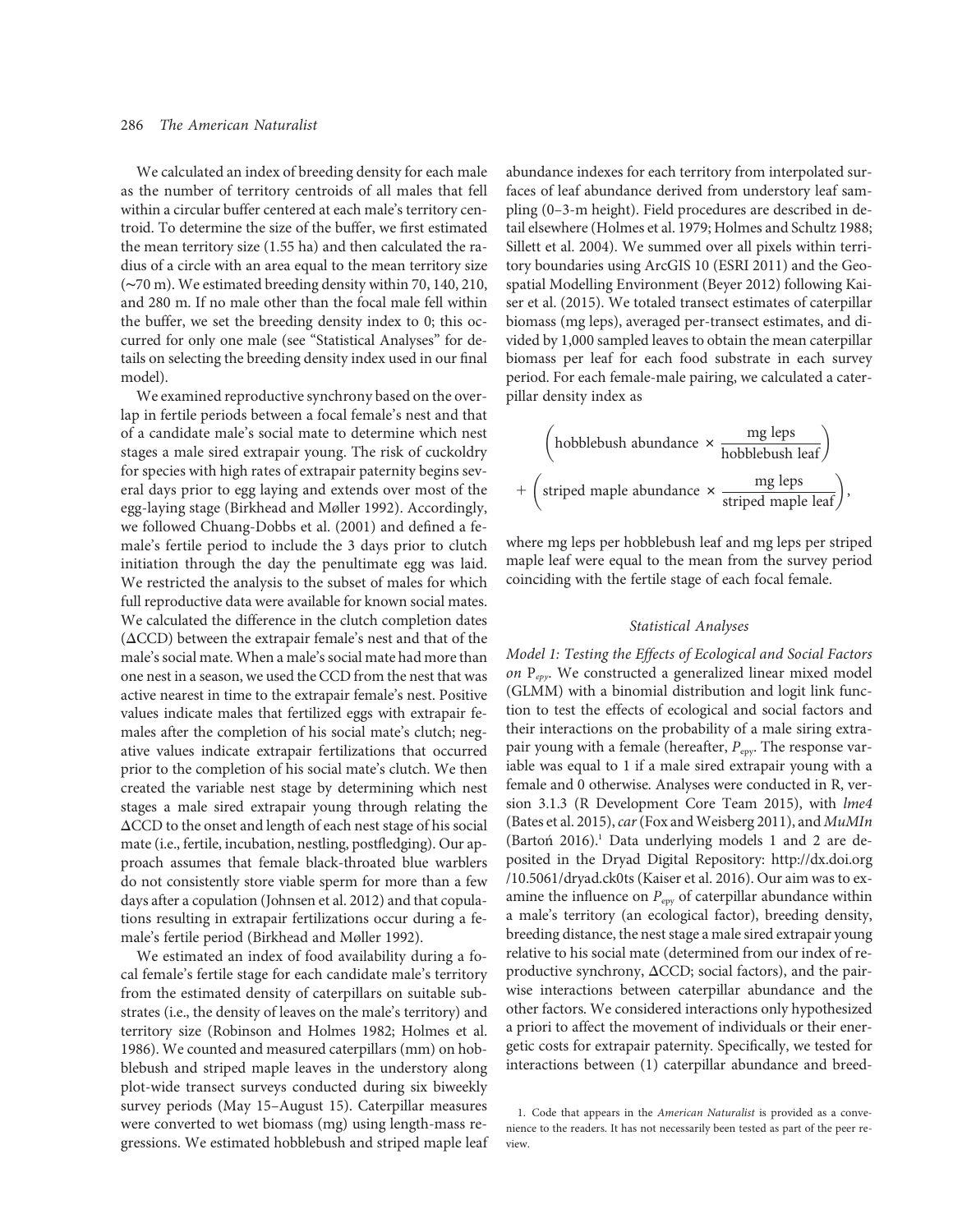ing density to examine whether a combination of high food availability and high breeding density (which may increase female-male encounters) affected  $P_{\text{epy}}$  beyond their individual effects (i.e., positive interaction), (2) caterpillar abundance and breeding distance to examine whether males from food-abundant territories travel larger distances to pursue extrapair paternity relative to individuals from food-poor territories because of reduced energetic search costs for mates (i.e., positive interaction), and (3) caterpillar abundance and nest stage to examine whether the effect of food availability differed by nest stage because of differences in energetic trade-offs among nest stages. We included caterpillar abundance in this analysis, which is caterpillar density multiplied by territory size. This is a more parsimonious index of food availability than including the separate covariates for caterpillar density and territory size, in which case the previously described interactions would become three-way interactions with numerous possible two-way interactions, making biological interpretation difficult.

We standardized all model covariates and specified random effects as appropriate. Continuous covariates were standardized to have sample mean equal to 0 and sample variance equal to 1 to improve model convergence. Using this parameterization, the main effect of a covariate that interacts with other covariates is interpreted as the size of its effect on the standard deviation scale at the average value of the terms with which it interacts. We coded factor levels of nest stage using sum-to-zero constraints. Thus, the sum of all nest stage coefficients is equal to 0. This allows the main effect of the covariate that interacts with nest stage (e.g., caterpillar abundance) to be interpreted as the overall effect across nest stages rather than treating one of the factor levels of nest stage as a reference. Male, female, and nest identities were included as random effects in each model. Male identity accounted for repeated observations of each candidate male in the female-male pairings; female and nest identity accounted for repeated observations of the female in the female-male pairings. We did not include plot as a random effect in the final model because it had only three levels  $(n = 3$  study plots; Box 4; Bolker et al. 2009) and because plots were associated with differences in other covariates that were included in the model (caterpillar abundance and breeding density indexes tended to be higher for the high-elevation plot). Moreover, when plot was included in the final model as a random intercept, its estimated variance was equal to 0.

Prior to hypothesis testing, we had three model-selection steps: (1) choose the best-supported breeding density index; (2) explore log, linear, and quadratic functions of breeding distance; and (3) select nuisance covariates. We used the Akaike information criterion corrected for finite sample sizes (AICc) to guide our choice of breeding density measured at four spatial scales (one to four times the radius

of a circle corresponding to the average territory size). As a base model in this assessment, we included log breeding distance, caterpillar abundance, nest stage, caterpillar abundance ∶ log breeding distance, caterpillar abundance ∶nest stage, and the candidate male age class (defined as yearling  $=$ 1, older breeder  $= 0$ ). These represent the minimum terms to test our hypotheses and one nuisance covariate, which was previously found to influence extrapair paternity in this population (Kaiser et al. 2015). We then compared models with each measure of breeding density and its interaction with caterpillar abundance. We found similar support for breeding density measured within 210 and 280 m  $(AICc = 890.43$  and 890.33), and less support for breeding density measured within 70 (AICc =  $892.68$ ) and 140  $(AICc = 894.32)$  m. We conservatively used breeding density measured within 210 m to reduce possible edge effects and defined this buffer area as the local neighborhood. Next, we explored whether linear or quadratic effects of breeding distance were better supported than log breeding distance. We compared the model chosen in the first step with the following two models: (1) breeding distance, breeding density within 210 m, caterpillar abundance, nest stage, caterpillar abundance ∶ breeding distance, caterpillar abundance∶nest stage, breeding density within 210 m∶caterpillar abundance, and candidate male age and (2) breeding distance, breeding distance<sup>2</sup>, breeding density within 210 m, caterpillar abundance, nest stage, caterpillar abundance∶breeding distance, caterpillar abundance ∶ nest stage, breeding density within 210 m∶caterpillar abundance, and candidate male age. The model containing log breeding distance (AICc = 890.44; table A2; tables A1, A2 are available online) was better supported than models with breeding distance (AIC $c = 917.98$ ) or breeding distance and breeding distance<sup>2</sup> (AICc = 895.95). These steps determined our base model, which also included a covariate previously found to affect extrapair paternity (candidate male age), the covariates of interest (caterpillar abundance, breeding density within 210 m, log breeding distance), and the interactions of interest (caterpillar abundance∶breeding density within 210 m, caterpillar abundance∶log breeding distance, and caterpillar abundance∶nest stage).

We used AICc to guide whether to include several additional covariates that we considered nuisance variables because they did not directly pertain to our research aims: social male age (age class of the focal female's social mate), clutch completion date (CCD) of the first nest of the candidate male to account for potential seasonality effects, and the following interactions: caterpillar abundance∶candidate male age and log breeding distance∶candidate male age. The candidate models are listed in table A1. No single model was better supported; therefore, we conducted model averaging on all models in table A1. However, the model-averaged estimates and standard errors were very similar to the single-model pa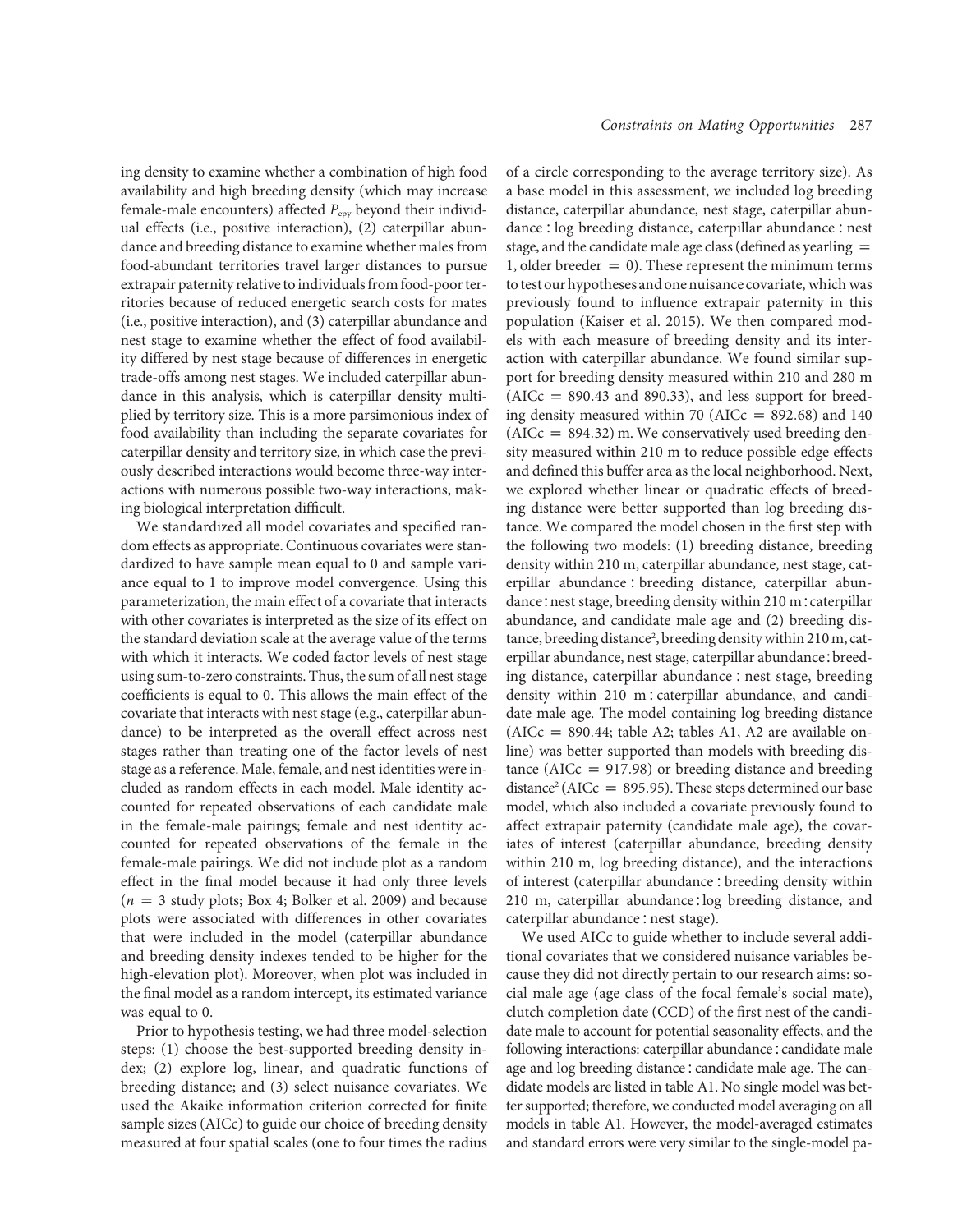rameter estimates and errors (described below). We elected to use a single model in subsequent analyses to conduct classical hypothesis testing using Wald tests (z scores) of individual coefficients and likelihood ratio tests (LRTs) to test the significance of covariates and their interactions. We used LRTs to evaluate the overall influence of each hypothesized fixed effect and its interactions by comparing the selected model to reduced models excluding the main effect and its interactions. The selected model containing the base model and log breeding distance∶candidate male age was nearly as well supported as the top-ranked model, which included social male age  $(\Delta AICc = 0.28)$ . However, the top-ranked model with social male age, based on AICc, had a higher Bayesian information criterion (BIC = 1,021.31) than the selected model (BIC = 1,008.56), and the LRT between these two models was not significant ( $\chi^2$ <sub>2</sub> = 4.3, P = .12). Given the substantially lower BIC and the equivocal evidence from AICc, we used the model without social male age.

We diagnosed potential issues with multicollinearity in the selected model by examining the variance inflation factors and generalized variance inflation factors for categorical variables (Fox and Monette 1992), and we also examined the approximate correlation matrixes of the parameter estimates. Note that centering standardized covariates reduces potential issues with the fixed effects correlation matrix (Zuur et al. 2009). In the final model, the maximum VIF was 4.1 (caterpillar abundance), which is below common multicollinearity thresholds (e.g.,10inKutner et al.2004) but abovemore conservative thresholds (e.g., 3 in Zuur et al. 2009). The maximum correlation between main effects was  $-0.49$  (candidate male age and log breeding distance), and the maximum correlation including interaction effects was  $-0.69$  (candidate male age and log breeding distance∶candidate male age).

Model 2: Testing the Effect of Food Availability on Breeding Distance. Next, we examined whether food availability influenced the distance between the territory of a male and the nests in which he sired extrapair young using a linear mixed model (LMM) with log breeding distance as the response variable. We restricted this analysis to include female-male pairings that produced extrapair young. We included candidate male age, caterpillar density (measured during the extrapair female's fertile stage), territory size, and caterpillar density∶territory size as fixed effects and included nest identity as a random effect. As in the previous model, all continuous variables were standardized. Note that for this analysis we decomposed caterpillar abundance into caterpillar density and territory size. P values of approximate t statistics were estimated with Satterthwaite's approximation using lmerTest (Kuznetsova et al. 2013). The maximum VIF was 1.86 (caterpillar density), the maximum correlation between the main fixed effects was 0.29 (territory size and caterpillar density), and the VIF among all fixed effects was

0.64 (correlation between caterpillar density ∶ territory size and caterpillar density).

#### Results

#### Summary Results

We assigned paternity to 821 of 900 (91.2%) genotyped nestlings. We assigned social fathers to 505 offspring (56.1%) and 316 offspring to extrapair males (35.1%); 79 offspring (8.8%) that mismatched their social fathers could not be assigned to any male and were considered extrapair young. The paternity analyses revealed that 395 offspring (43.4%) were extrapair young and 152 nests (55.6%) contained at least one nestling sired by an extrapair male. The number of extrapair young sired by males ranged from zero to eight (mean = 0.94, variance = 2.07). The proportion of males that sired at least one extrapair young was 0.45. Restricting the analysis to candidate males with complete nest data and no missing data, 107 candidate female-male pairings resulted in extrapair paternity out of 5,030 possible female-male pairs, comprised of 200 females, 187 males, and 253 nests. In this data set, the proportion of males that sired at least one extrapair young was 0.39. Of the 107 female-male pairings resulting in extrapair young, 15, 18, 55, 9, and 10 occurred during the prefertile, fertile, incubation, nestling, and fledgling stages of the candidate male's social mate, respectively, and these observed counts were significantly different from expected given the nest stage frequencies among the 5,030 possible female-male pairs ( $\chi^2$ <sub>4</sub> = 14.58, P = .006; does not account for repeated observations on males, females, or nests).

Model 1: Testing the Effects of Ecological and Social Factors on  $P_{epy}$ . Multiple ecological and social factors and their interactions were related to the probability of a male siring extrapair young with a female  $(P_{\text{epy}})$ . A female's proximity to the male's territory was positively related to  $P_{\text{epy}}$  (fig. 1; log breeding distance; table 1), and the overall effect of log breeding distance, including its pairwise interactions with candidate male age and caterpillar abundance, significantly improved model fit (likelihood ratio test [LRT]:  $\chi^2$ <sub>3</sub> = 149.75,  $P < .001$ ).  $P_{\text{epy}}$  decreased with increasing breeding density (breeding density within 210 m; table 1), and the main effect was significant ( $P = .027$ ), which represents an effect size significantly different from 0 at the average caterpillar abundance. The interaction between caterpillar abundance and breeding density was not significant ( $P = .97$ ; table 1), and the overall effect of breeding density, including its interaction with caterpillar abundance, did not significantly improve model fit (LRT:  $\chi^2$ <sub>2</sub> = 4.94, P = .085). P<sub>epy</sub> was initially lower and also decreased less rapidly with breeding distance for yearling males compared to older males (fig. 1;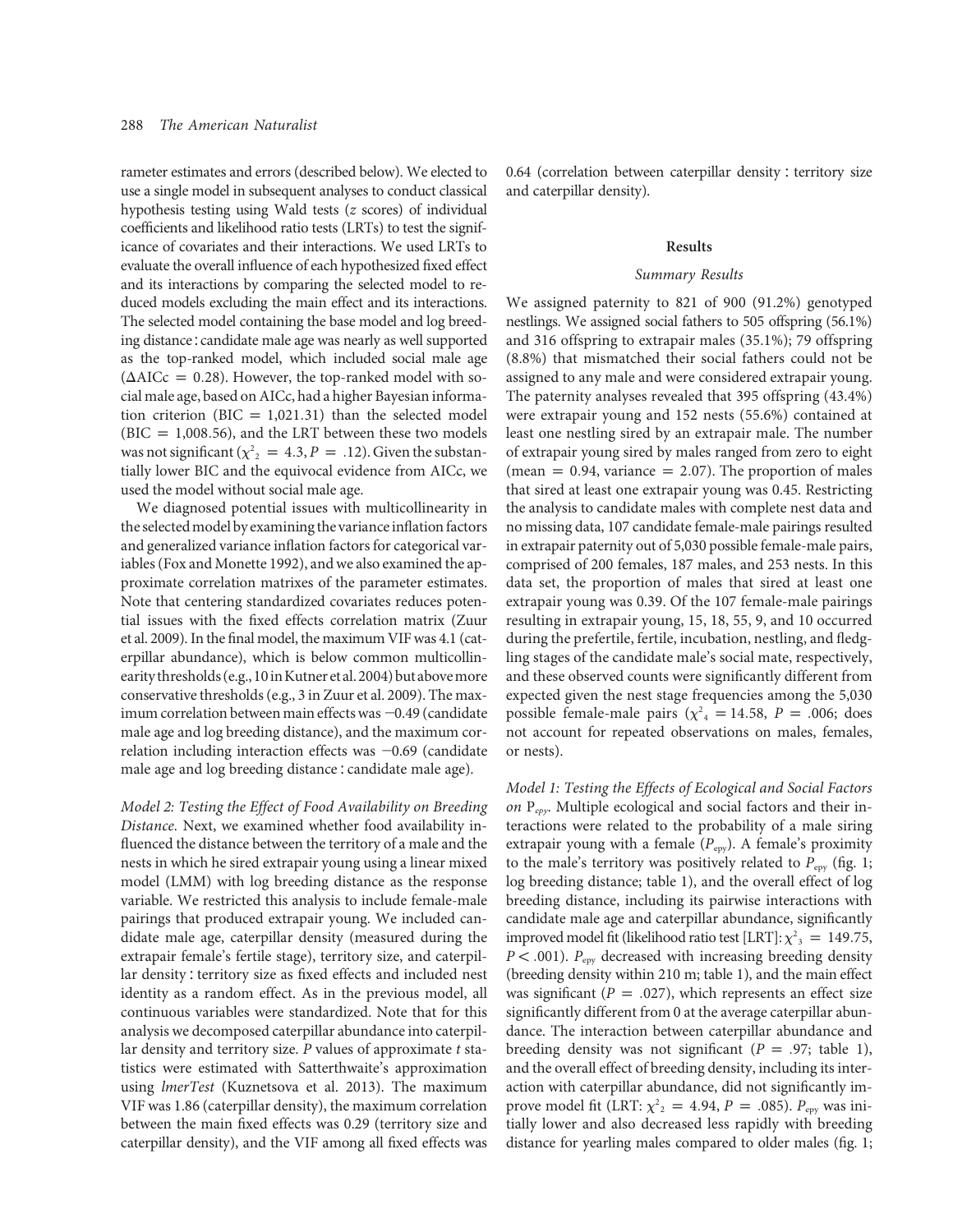

Figure 1: Effect of breeding distance between females (nest sites) and each candidate male (territory centroids, excluding female–social mate pairings) on the probability of a male siring extrapair young (EPY) with 95% confidence bands by male age class (gray line = yearlings and blue line = older males) in the black-throated blue warbler. We converted the distance effect sizes from the logit scale to probabilities as a function of distance in meters for yearling and older males. We used the delta method to calculate 95% confidence intervals for the effect of male age class and breeding distance on the probability of siring extrapair young while setting all other covariates equal to their mean and setting the random effects to zero. The local neighborhood was defined as an area equal to three times the mean male territory size (1.55 ha; i.e., a circular buffer with radius = 210 m) and a neighbor was within 70 m. Photo credits: top photo, Arthur Morris; bottom photo, Christopher Taylor.

log breeding distance : candidate male age;  $P < .01$ ; table 1). The difference in  $P_{\text{env}}$  was not significant between age classes at the average log breeding distance (candidate male age;  $P = .27$ ; table 1; note that mean log breeding distance  $=$ 6:21 or 495 m). However, the overall effect of male age, including its interaction with log breeding distance on  $P_{\text{epy}}$ , significantly improved model fit (LRT:  $\chi^2$ <sub>2</sub> = 21.12, *P* < .001). Males were more likely to sire extrapair young during their social mate's incubation stage compared to the mean across nest stages (fig. 2; nest stage [incubation]; table 1), and the overall effect of nest stage on  $P_{\mathrm{epy}}$  including its interaction with caterpillar abundance, significantly improved model fit  $(LRT: \chi^2_{8} = 18.44, P = .018).$ 

Food availability was broadly associated with spatial and temporal patterns of extrapair paternity.  $P_{\text{epv}}$  decreased with increasing caterpillar abundance within a male's territory

during the focal female's fertile stage (caterpillar abundance; table 1). The main effect of caterpillar abundance on  $P_{\text{env}}$  was significant ( $P = .006$ ), which indicates that its effect was significantly different from 0 at the average value of the variables with which it interacted. The overall effect of caterpillar abundance, including its interactions with log breeding distance, breeding density, and nest stage (involving a loss of six degrees of freedom), did not significantly improve model fit (LRT:  $\chi^2$ <sub>7</sub> = 13.32, P = .065). The decrease in P<sub>epy</sub> with breeding distance was more rapid for males on foodabundant territories than for those on food-poor territories (caterpillar abundance∶log breeding distance; table 1). Males on food-abundant territories were more likely to sire extrapair young during their social mate's incubation stage than those on food-poor territories (caterpillar abundance∶nest stage [incubation]; table 1).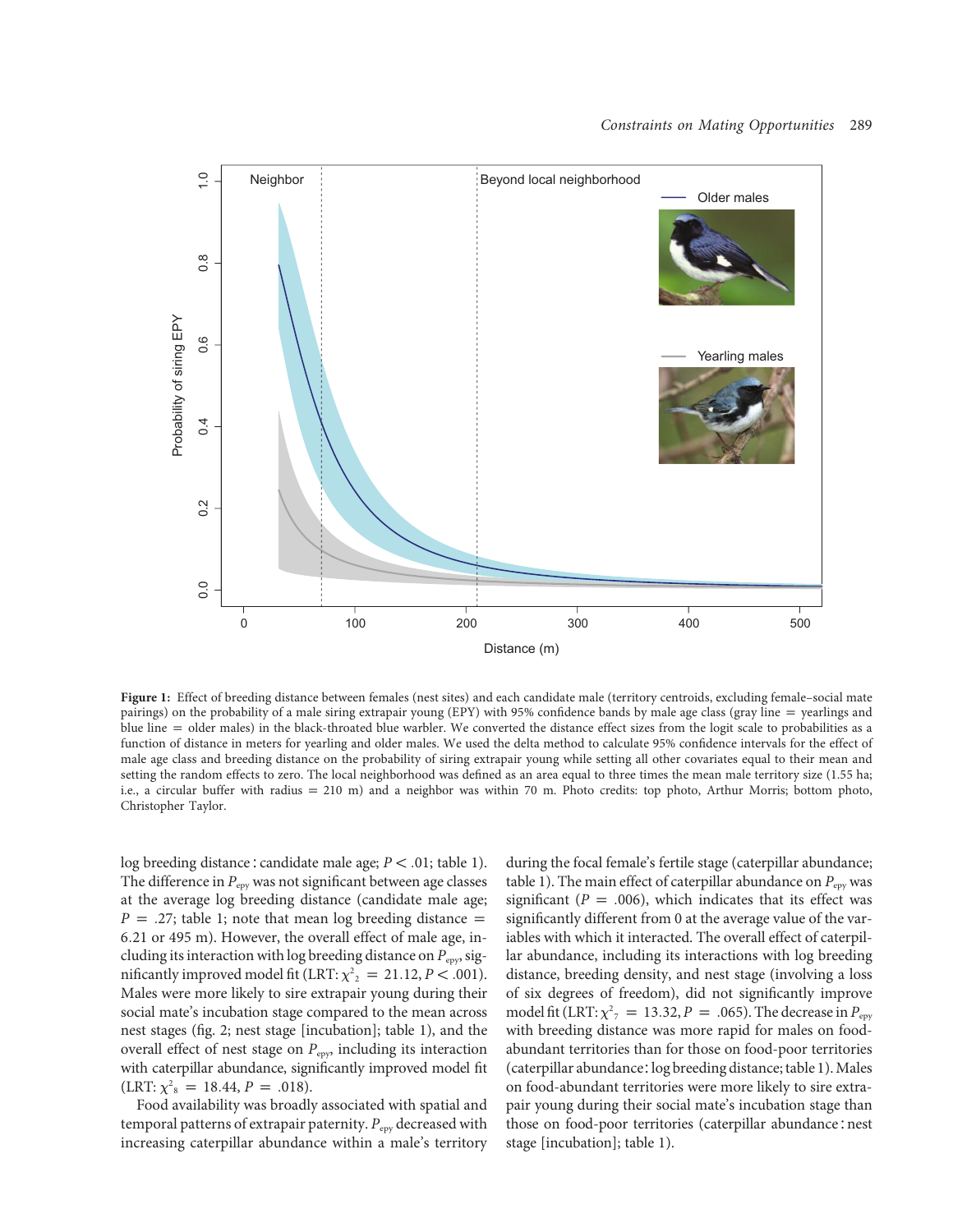#### 290 The American Naturalist

Table 1: Model testing hypothesized effects of ecological and social factors and their interactions on the probability of a male siring extrapair young in the black-throated blue warbler

| Effect and model term ( $n = 5,030$ female/candidate male-year pairings) | Probability of EPY |                  |                  |
|--------------------------------------------------------------------------|--------------------|------------------|------------------|
|                                                                          | $\beta \pm SE$     | $\boldsymbol{z}$ | $\boldsymbol{P}$ |
| Fixed effects:                                                           |                    |                  |                  |
| Intercept                                                                | $-4.63 \pm .27$    | $-17.10$         | < .001           |
| Candidate male age (yearling)                                            | $-.31 \pm .28$     | $-1.10$          | .27              |
| Log breeding distance <sup>a</sup>                                       | $-1.28 \pm .13$    | $-9.81$          | < .001           |
| Breeding density <sup>b</sup>                                            | $-.26 \pm .12$     | $-2.21$          | .027             |
| Nest stage (fertile) $\text{c}$                                          | $-.54 \pm .30$     | $-1.82$          | .069             |
| Nest stage (incubation)                                                  | $.58 \pm .18$      | 3.26             | .001             |
| Nest stage (nestling)                                                    | $.00 \pm .31$      | $-.01$           | .99              |
| Nest stage (postfledging)                                                | $.14 \pm .30$      | .47              | .64              |
| Caterpillar abundance <sup>d</sup>                                       | $-.64 \pm .23$     | $-2.77$          | .006             |
| Log breeding distance : candidate male age (yearling)                    | $.47 \pm .17$      | 2.72             | .006             |
| Caterpillar abundance : log breeding distance                            | $-.22 \pm .11$     | $-2.04$          | .041             |
| Caterpillar abundance : breeding density                                 | $.00 \pm .12$      | .04              | .97              |
| Caterpillar abundance : nest stage (fertile)                             | $-.54 \pm .43$     | $-1.26$          | .21              |
| Caterpillar abundance : nest stage (incubation)                          | $.42 \pm .20$      | 2.09             | .037             |
| Caterpillar abundance : nest stage (nestling)                            | $.03 \pm .38$      | .07              | .95              |
| Caterpillar abundance : nest stage (postfledging)                        | $.18 \pm .31$      | .59              | .56              |
| Random effects                                                           | Variance           | $\boldsymbol{n}$ |                  |
| Nest identity                                                            | < 0.01             | 253              |                  |
| Female identity                                                          | .30                | 200              |                  |
| Male identity                                                            | .00                | 187              |                  |

Note: Significant fixed effects are shown in boldface. Log breeding distance, breeding density, and caterpillar abundance were standardized to have sample mean = 0 and sample variance = 1. EPY = extrapair young.

<sup>a</sup> Breeding distance = Euclidean distance between each female (nest site) and each candidate male (territory centroids, excluding female-social mate pairings).

 $\Phi$  Breeding density = number of candidate males (territory centroids) that fell within a circular buffer centered on the focal male's territory with a radius equal to three times the radius corresponding to the mean male territory size (1.55 ha; i.e., radius = 210 m).

 $c$  Nest stage  $=$  the nest stage a male sired extrapair young relative to their social mate was determined by relating the difference in clutch completion dates between a male's social mate and his extrapair female ( $\Delta CCD$ ; index of reproductive synchrony) to the onset and length of each nest stage of his social mate (i.e., fertile, incubation, nestling, postfledging). We coded factor levels using sum-to-zero constraints.

 $d$  Caterpillar abundance  $=$  caterpillar density estimated on a male's territory from the survey period coinciding with the fertile stage of each female multiplied by male territory size.

Model 2: Testing the Effect of Food Availability on Breeding Distance. Last, males on territories with higher caterpillar density sired extrapair young closer to their own territories than did males on food-poor territories (LMM:  $\beta \pm$ SE:  $-0.32 \pm 0.13$ ,  $t_{98} = -2.55$ ,  $P = .013$ ), but log breeding distance was not associated with the size of a candidate male's territory (LMM:  $\beta \pm \text{SE: } 0.13 \pm 0.10, t_{98.4} = 1.29$ ,  $P = .20$ ) or the interaction between territory size and caterpillar density (LMM:  $\beta \pm \text{SE: } -0.24 \pm 0.13$ ,  $t_{100.3} = -1.83$ ,  $P = .071$ ). Yearling males sired extrapair young at greater distances from their own territories than older males (LMM:  $\beta \pm$  SE: 0.43  $\pm$  0.20,  $t_{106}$  = 2.22, P = .029).

#### Discussion

The inability of sexual traits to explain variation in male mating success in numerous empirical studies (Westneat 2006; Akçay and Roughgarden 2007; Soulsbury 2010; Hsu et al. 2015) implies that the strength of sexual selection in natural populations is moderated by other factors. We show here, using a spatially explicit, multifactor model of extrapair paternity, that an individual's mating success is affected by both ecological and social factors. Most extrapair mating opportunities were spatially limited to a male's local neighborhood and temporally limited to the incubation stage of a male's social mate. These constraints were more pronounced for males on food-abundant territories. Food availability generated unequal spatial and temporal opportunities for extrapair paternity and influenced the distribution of mating success among individuals. Our results therefore support the hypothesis that mating opportunities are jointly influenced by ecological and social factors and suggest that the strength of sexual selection may be moderated by these factors and that sexual selection dy-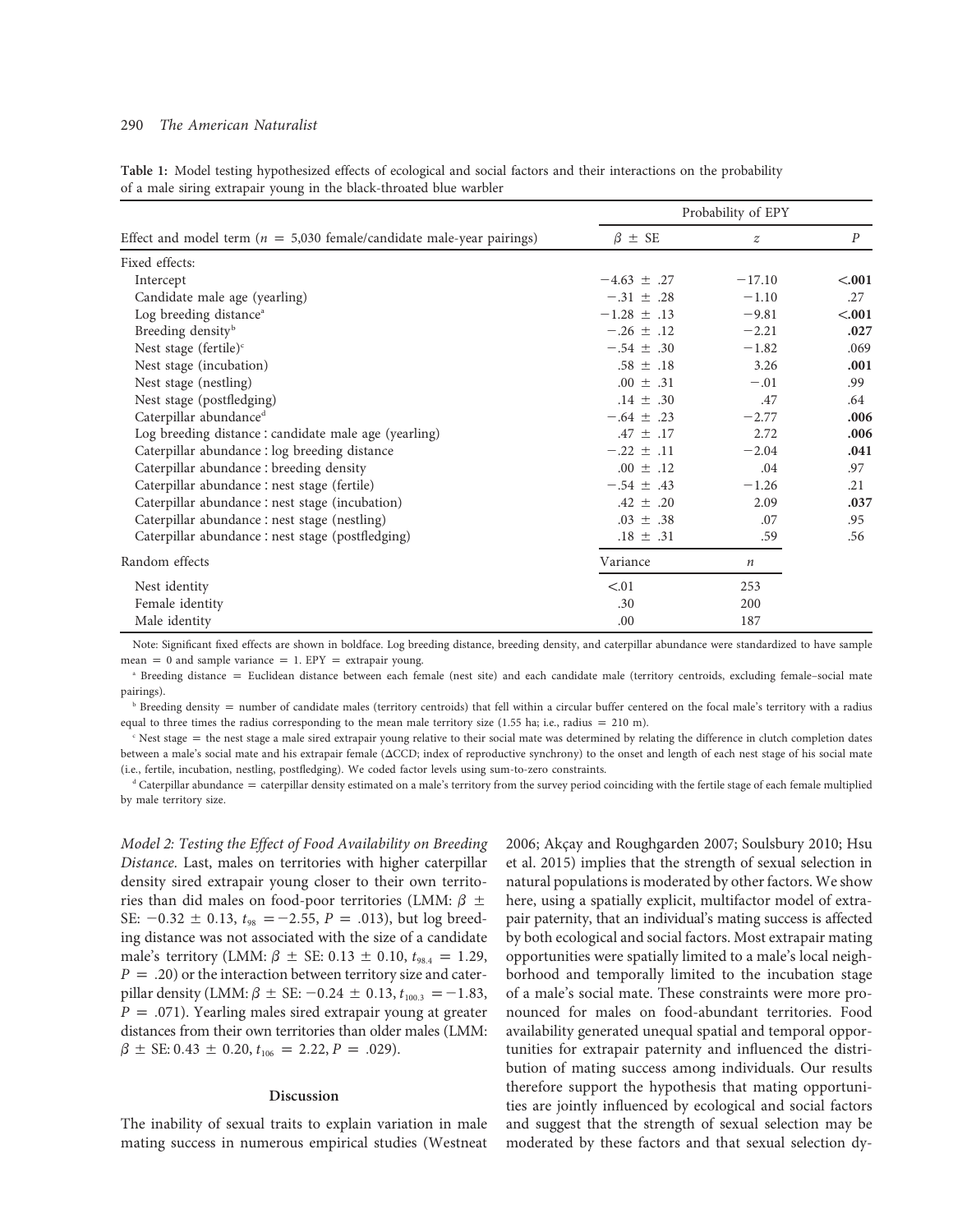

Figure 2: Proportion of female–male pairings that produced extrapair young for each  $\Delta CCD$  (difference in clutch completion dates between a candidate male's social mate and the potential extrapair female; black dots) and the predicted probabilities from the model in table 1 averaged across female–male pairings by  $\Delta CCD$  (red plus symbols) in the black-throated blue warbler. Positive values indicate that the male's social mate had completed her clutch before the extrapair female; negative values indicate the opposite. We determined which nest stages a male sired extrapair young relative to their social mate by relating the  $\Delta CCD$  to the onset and length of each nest stage of his social mate (i.e., fertile, incubation, nestling, postfledging). The curve was fitted to the observed proportions with a loess smoother using locally weighted polynomial regression and is included here to aid visualization of the nonlinear effect of  $\triangle CCD$ . Note that our model captures the nonlinear effect using an indicator variable for each nest stage (i.e., a piecewise constant function, which facilitates the testing of our biological hypotheses). The vertical dashed lines indicate the onset and length of each nest stage of the social mate.

namics may vary with heterogeneous ecological and social conditions.

Food availability has long been shown to be associated with reproductive success (Lack 1954; Martin 1987; Sinclair 1989; Newton 1998), but existing hypotheses propose conflicting explanations about its influence on spatial and temporal opportunities for extrapair paternity (Gowaty 1996; Hoi-Leitner et al. 1999; Rubenstein 2007; Kaiser et al. 2015). The commonly invoked energetic cost hypothesis asserts that greater food abundance allows males more time and energy to pursue extrapair paternity (Magrath and Komdeur 2003; Westneat and Stewart 2003). We found that overall, males on territories with abundant food during a potential extrapair female's fertile stage had a lower probability of siring extrapair young (main effect; table 1), which is contrary to the energetic cost hypothesis. However, food availability on a candidate male's territory while his social mate was incubating increased his probability of siring extrapair young, which supports the energetic cost hypothesis. Males generally sired extrapair young in nearby females' nests and while their social mate was incubating. Males on food-poor territories, in contrast, had a higher probability of siring extrapair young beyond their local neighborhood. These findings support the foraging-encounter hypothesis, which proposes that individuals on food-poor territories have more opportunities to encounter extrapair mates because they move larger distances to forage (Gray 1997). Although we did not collect movement data, some bird and mammal studies have shown that individuals on food-poor territories forage farther than individuals on food-abundant territories (e.g., Rubenstein 2007; Cameron et al. 2011), and pairs provided supplemental food generally spend more time near their nests and in territorial defense (Westneat 1994; Václav et al. 2003; O'Brien and Dawson 2011; Kaiser et al. 2014). Our results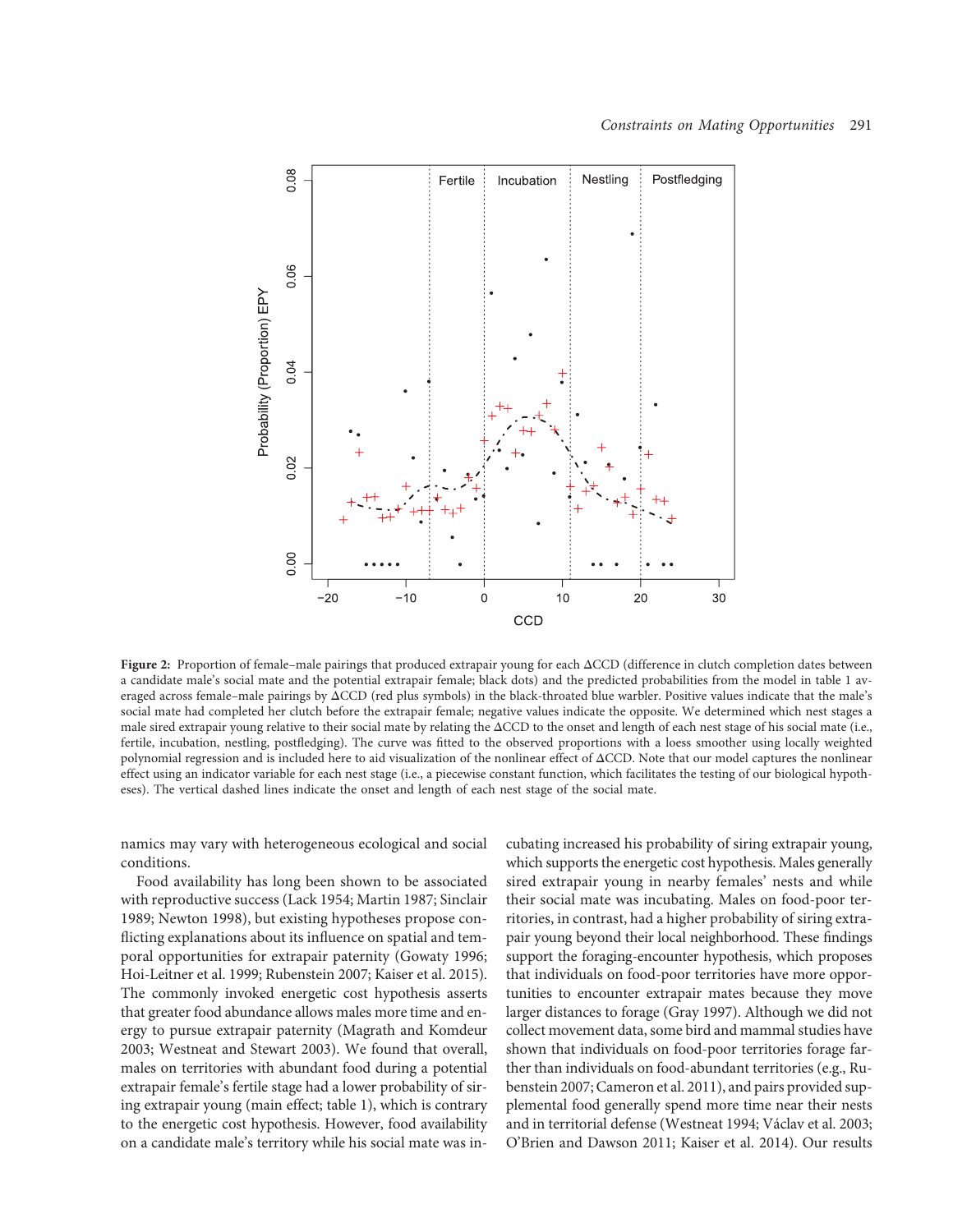are consistent with studies that have examined spatial and temporal patterns in extrapair paternity at the individual level (Canal et al. 2012; Taff et al. 2013; García-Navas et al. 2014; Schlicht et al. 2014; but see Araya-Ajoy et al. 2016). However, we also demonstrate that variation in food availability affects spatial and temporal patterns in extrapair mating success. This relationship between extrapair paternity and habitat quality has implications for sexual selection if extrapair paternity has a strong effect on overall variance in male lifetime reproductive success (Webster et al. 1995, 2007).

The extent to which extrapair paternity increases the opportunity for sexual selection is controversial (Webster et al. 2007). Extrapair paternity could have small effects on the opportunity for sexual selection if reciprocal cuckoldry or behavioral trade-offs cancel extrapair paternity gains (Hasselquist and Sherman 2001; Jones et al. 2001; Freeman-Gallant et al. 2005) or if most males, rather than only a small subset of highly successful males, are able to sire at least some extrapair young (Pedersen et al. 2006; Sousa and Westneat 2013). Our previous work on black-throated blue warblers shows that extrapair paternity can increase the variance in mating success, although the magnitude of this effect is weak and varies between years (Webster et al. 2001). Most variance was generated by differences in within-pair paternity because black-throated blue warblers can raise two broods in a season but only one-third of the population is successful at double brooding (Webster et al. 2001; Townsend et al. 2013). Moreover, a positive covariance between extrapair and within-pair paternity indicated that males that gain extrapair paternity were also less likely to be cuckolded (Webster et al. 2001), further increasing the variance in mating success and hence the opportunity for sexual selection (Møller and Birkhead 1994; Webster et al. 1995; Møller and Ninni 1998; Reid et al. 2014). Despite the opportunity for sexual selection and striking sexual dichromatism (Holmes et al. 2005; Cline et al. 2016), male sexual traits do not appear to be associated with extrapair or within-pair mating success in our study population (Webster et al. 2001; M. S. Webster, unpublished data). This finding parallels that of other studies that have failed to find associations between sexual signals and extrapair mating success (e.g., Soulsbury 2010; Hsu et al. 2015).

One possibility for weak evidence that extrapair paternity leads to sexual selection on male traits in numerous studies is that much of the variance in male mating success is generated by ecological and social factors rather than by differences in male traits. In this study, we demonstrate how ecological and social factors can limit mating opportunities and affect variation in male mating success. First, we show that a male's probability of siring extrapair young decreased with increasing distance to females. Extrapair paternity often occurs between close neighbors because these individuals have the highest probability of interacting with each

other (Yezerinac et al. 1995; Chuang et al. 1999; Pedersen et al. 2006; Schlicht et al. 2014). When females limit their mate choice to nearest neighbors, the pool of potential mates is constrained, which reduces variance in male mating success (Webster et al. 1995, 2001; Whittingham and Dunn 2005; Taff et al. 2013). Second, we show that a male's probability of siring extrapair young decreased with increasing breeding density, although these effects were relatively weak compared to other studies (reviewed in Westneat and Sherman 1997) and the other factors examined. High local breeding density can reduce extrapair mating success within a local neighborhood because of increased male-male competition and risk of reciprocal cuckoldry (Schlicht et al. 2014). Third, we show that a male's probability of siring extrapair young increased during their social mate's incubation stage. This finding supports the trade-off avoidance hypothesis, which proposes that males avoid pursuing extrapair paternity when they face trade-offs with mate guarding (fertile stage) and parental care (nestling and postfledging stages; Westneat et al. 1990). Most studies examining the temporal constraints of breeding synchrony have focused on how the degree of overlap of females' fertile periods affects male mating opportunities (i.e., trade-offs with mate guarding) at the population or local scales (e.g., Kempenaers 1993; Chuang et al. 1999; but see Araya-Ajoy et al. 2016). We provide the first evidence that the nest stage of a male's social mate limits the temporal opportunity for extrapair paternity. Fourth, we show that a male's probability of siring extrapair young decreased with increasing food availability (caterpillar abundance). Moreover, food availability influenced the spatial and temporal distribution of extrapair paternity among males in food-poor and food-abundant habitat.

Our results also suggest that heterogeneity in ecological conditions may cause the strength of selection to fluctuate over space and time. Evidence is accumulating that sexual selection can vary across environments (Cornwallis and Uller 2010), but studies that examine the mechanisms that underlie spatial and temporal dynamics of sexual selection are rare, especially at fine scales within populations (Clark and Backwell 2015; Janicke et al. 2015). Climate-induced differences in sexual selection across years or populations have been observed in several species (Twiss et al. 2007; Gosden and Svensson 2008; Olsson et al. 2011; Botero and Rubenstein 2012; Robinson et al. 2012). We know less about how climate and other ecological factors could produce fine-scale variation in sexual selection over space and time (Cornwallis and Uller 2010).

The widespread occurrence of extrapair paternity in vertebrates and its remarkable variation (Avise et al. 2002; Griffith et al. 2002; Uller and Olsson 2008; Cohas and Allainé 2009; Roberts and Byme 2011) make it a useful model for understanding how ecological and social factors influence mating success. Extrapair paternity can increase the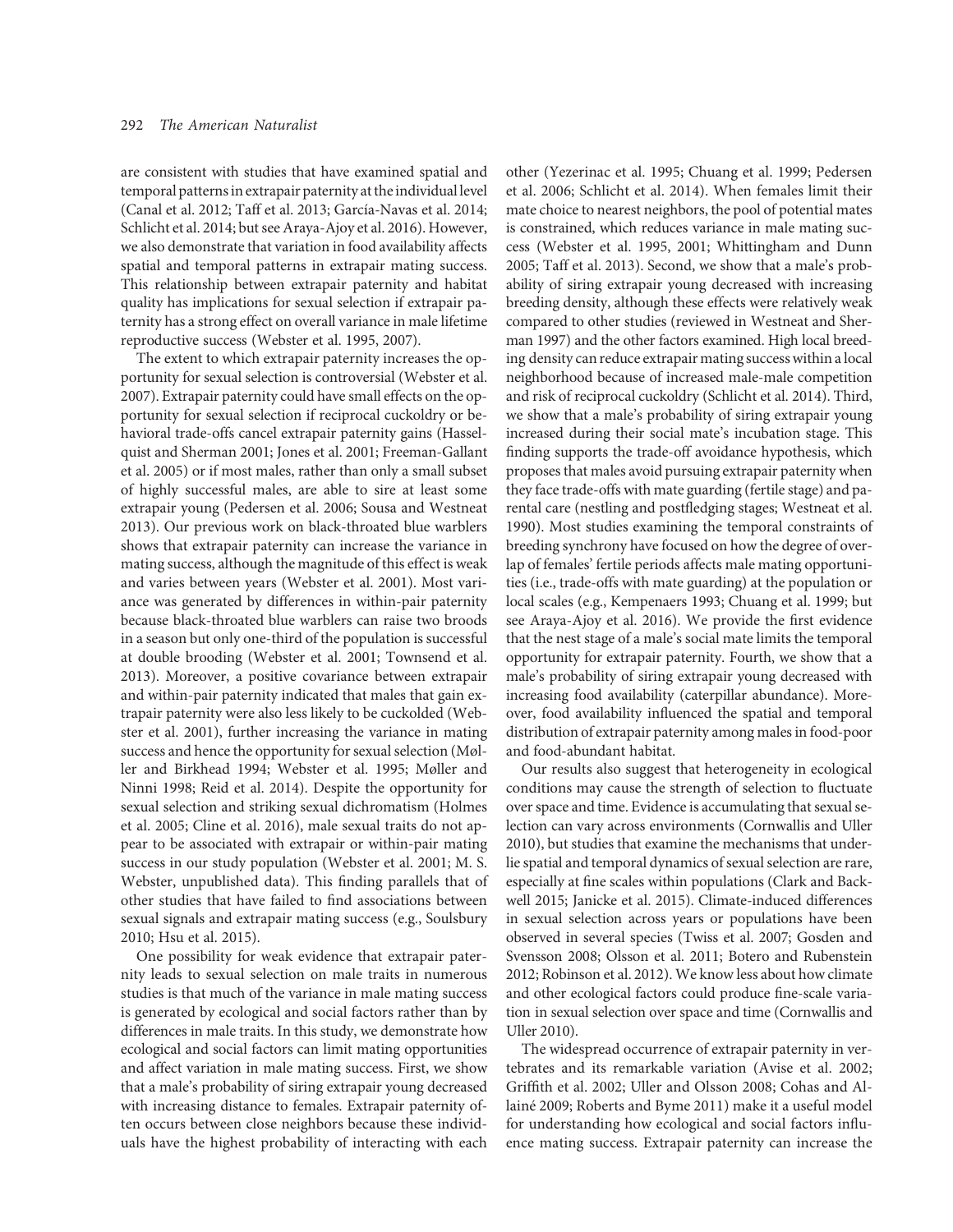variance in male mating success (Webster et al. 1995, 2007) and for this reason is often an important source of sexual selection in socially monogamous species (Webster et al. 2007).This study demonstrates that both ecologicaland social factors affect the spatial and temporal opportunities for extrapair paternity. These factors interact to generate variation in male mating success, which could moderate the strength of sexual selection in natural populations. This idea could be tested by conducting experimental manipulations of ecological and social conditions to evaluate their impact on the variance in mating success. By modeling the ecological and social context of extrapair paternity, we were able to determine how different conditions shape individuals' spatial and temporal opportunities for extrapair paternity that likely drive the strength of sexual selection in socially monogamous birds and other species.

#### Acknowledgments

We are very grateful to the undergraduates and field technicians that contributed their efforts to this study and to A. Branesky and K. Grabenstein for laboratory assistance. We thank L. Stenzler for technical advice on microsatellite genotyping. We especially thank our collaborators, R. T. Holmes and N. L. Rodenhouse, for their guidance and support. We thank T. Martin, R. Fleischer's lab group, the Editor, Associate Editor, and two anonymous reviewers for valuable comments that greatly improved the manuscript. All research activities were performed under protocols approved by the Animal Care and Use Committees of the authors' institutions. This research was supported by US National Science Foundation (NSF) grants awarded to Cornell University (0640470), theSmithsonian Institution (0640732), and Wellesley College (064082300), by fellowships and grants awarded to S.A.K. from the US Environmental Protection Agency (91723201), Smithsonian Institution, Animal Behavior Society, Sigma Xi, American Ornithologists' Union, Wilson Ornithological Society, and Cornell Lab of Ornithology. B.B.R. was partially supported by an NSF grant awarded to the Statistical and Applied Mathematical Sciences Institute (DMS-1127914). This research is a contribution of the Hubbard Brook Ecosystem Study, part of the Long-Term Ecological Research network supported by the NSF.

#### Literature Cited

- Akçay, E., and J. Roughgarden. 2007. Extra-pair paternity in birds: review of the genetic benefits. Evolutionary Ecology Research 9:855– 868.
- Andersson, M. 1994. Sexual selection. Princeton University Press, Princeton, NJ.
- Andersson, M., and L. W. Simmons. 2006. Sexual selection and mate choice. Trends in Ecology and Evolution 21:296–302.
- Araya-Ajoy, Y. G., N. J. Dingemanse, and B. Kempenaers. 2016. Timing of extrapair fertilizations: within-pair fertilization trade-offs or pair synchrony spillovers? Behavioral Ecology 27:377–384.
- Arnold, S. J., and M. J. Wade. 1984. On the measurement of natural and sexual selection: theory. Evolution 38:709–719.
- Avise, J. C., A. G. Jones, D. Walker, and J. A. DeWoody. 2002. Genetic mating systems and reproductive natural histories of fishes: lessons for ecology and evolution. Annual Review of Genetics 36:19–45.
- Bartoń, K. 2016. MuMIn: multi-model inference (R package). Bates, D., M. Maechler, B. Bolker, and S. Walker. 2015. Fitting linear
- mixed-effects using lme4. Journal of Statistical Software 67:1–48.
- Bennett, P. M., and I. P. F. Owens. 2002. Evolutionary ecology of birds: life histories, mating systems and extinction. Oxford University Press, Oxford.
- Beyer, H. L. 2012. Geospatial Modelling Environment. Version 0.7.2.0. http://www.spatialecology.com/gme.
- Birkhead, T. R., and J. D. Biggins. 1987. Reproductive synchrony and extra-pair copulation in birds. Ethology 74:320–334.
- Birkhead, T. R., and A. P. Møller. 1992. Sperm competition in birds: evolutionary causes and consequences. Academic Press, London.
- Bolker, B. M., M. E. Brooks, C. J. Clark, S. W. Geange, J. R. Poulsen, M. H. H. Stevens, and J.-S. S. White. 2009. Generalized linear mixed models: a practical guide for ecology and evolution. Trends in Ecology and Evolution 24:127–135.
- Botero, C. A., and D. R. Rubenstein. 2012. Fluctuating environments, sexual selection and the evolution of flexible mate choice in birds. PLoS ONE 7:e32311.
- Cameron, C., D. Berteaux, and F. Dufresne. 2011. Spatial variation in food availability predicts extrapair paternity in the arctic fox. Behavioral Ecology 22:1364–1373.
- Canal, D., R. Jovani, and J. Potti. 2012. Male decisions or female accessibility? spatiotemporal patterns of extra pair paternity in a songbird. Behavioral Ecology 23:1146–1153.
- Chuang, H. C., M. S. Webster, and R. T. Holmes. 1999. Extrapair paternity and local synchrony in the black-throated blue warbler. Auk 116:726–736.
- Chuang-Dobbs, H. C., M. S. Webster, and R. T. Holmes. 2001. The effectiveness of mate guarding by male black-throated blue warblers. Animal Behaviour 12:541–546.
- Clark, H. L., and P. R. Y. Backwell. 2015. Temporal and spatial variation in female mating preferences in a fiddler crab. Behavioral Ecology and Sociobiology 69:1779–1784.
- Cline, M. H., J. L. Hatt, M. J. Conroy, and R. J. Cooper. 2016. Experimental evidence for a phenotypic trait as an age-dependent intrasexual social signal between familiar individuals. Animal Behaviour 111:319–327.
- Cline, M. H., A. M. Strong, T. S. Sillett, N. L. Rodenhouse, and R. T. Holmes. 2013. Correlates and consequences of breeding dispersal in a migratory songbird. Auk 130:742–752.
- Cohas, A., and D. Allainé. 2009. Social structure influences extrapair paternity in socially monogamous mammals. Biology Letters 5:313–316.
- Cornwallis, C. K., and T. Uller. 2010. Towards an evolutionary ecology of sexual traits. Trends in Ecology and Evolution 25:145–152.
- Dawson, R. J. G., H. L. Gibbs, K. A. Hobson, and S. M. Yezerinac. 1997. Isolation of microsatellite DNA markers from a passerine bird, Dendroica petechia (the yellow warbler), and their use in population studies. Heredity 79:506–514.
- ESRI (Environmental Systems Research Institute). 2011. ArcGIS Desktop: release 10. Environmental Systems Research Institute, Redlands, CA.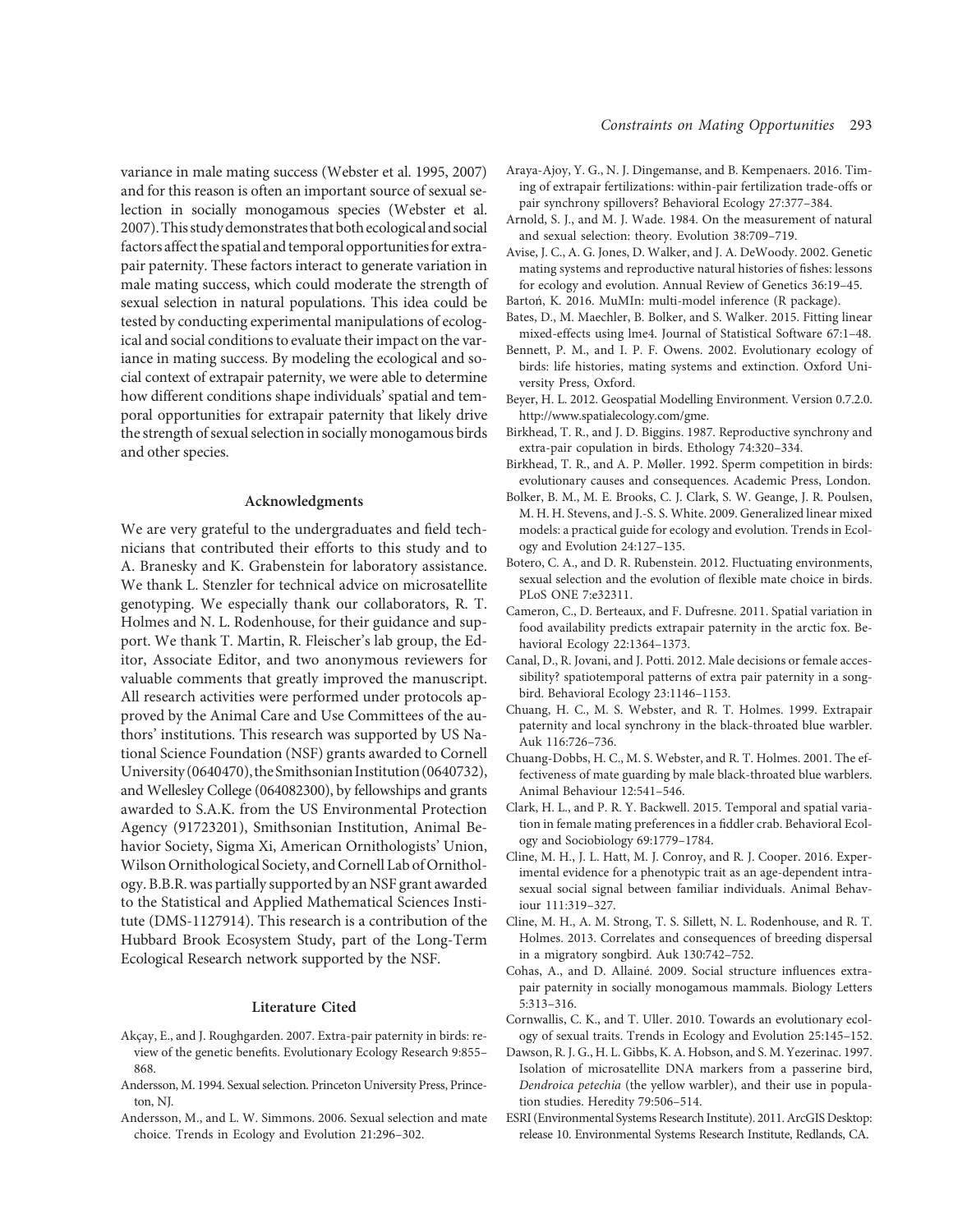#### 294 The American Naturalist

- Fox, J., and G. Monette. 1992. Generalized collinearity diagnostics. Journal of the American Statistical Association 87:178–183.
- Fox, J., and S. Weisberg. 2011. An R companion to applied regression. 2nd ed. Sage, Thousand Oaks, CA.
- Freeman-Gallant, C. R., N. T. Wheelwright, K. E. Meiklejohn, S. L. States, and S. V Sollecito. 2005. Little effect of extrapair paternity on the opportunity for sexual selection in savannah sparrows (Passerculus sandwichensis). Evolution 59:422–430.
- García-Navas, V., E. S. Ferrer, J. Bueno-Enciso, R. Barrientos, J. J. Sanz, and J. Ortego. 2014. Extrapair paternity in Mediterranean blue tits: socioecological factors and the opportunity for sexual selection. Behavioral Ecology 25:228–238.
- Gibbs, H. L., L. M. Tabak, and K. Hobson. 1999. Characterization of microsatellite DNA loci for a Neotropical migrant songbird, the Swainson's thrush (Catharus ustulatus). Molecular Ecology 8:1551– 1561.
- Gosden, T. P., and E. I. Svensson. 2008. Spatial and temporal dynamics in a sexual selection mosaic. Evolution 62:845–856.
- Gowaty, P. A. 1985. Multiple parentage and apparent monogamy in birds. Pages 11–21 in P. A. Gowaty and D. W. Mock, eds. Avian monogamy. American Ornithologists Union, Washington, DC.
- -. 1996. Battles of the sexes and origins of monogamy. Pages 21-52 in J. M. Black, ed. Partnership in birds: the study of monogamy. Oxford University Press, Oxford.
- Gray, E. M. 1997. Female red-winged blackbirds accrue material benefits from copulating with extra-pair males. Animal Behaviour 53:625–639.
- Griffith, S. C., I. P. F. Owens, and K. A. Thuman. 2002. Extra pair paternity in birds: a review of interspecific variation and adaptive function. Molecular Ecology 11:2195–2212.
- Hasselquist, D., and P. W. Sherman. 2001. Social mating systems and extrapair fertilizations in passerine birds. Behavioral Ecology 12: 457–466.
- Hoi-Leitner, M., H. Hoi, M. Romero-Pujante, and F. Valera. 1999. Female extra-pair behaviour and environmental quality in the serin (Serinus serinus): a test of the "constrained female hypothesis." Proceedings of the Royal Society B 266:1021–1026.
- Holmes, R. T. 2007. Understanding population change in migratory songbirds: long-term and experimental studies of Neotropical migrants in breeding and wintering areas. Ibis 149:2–13.
- ———. 2011. Avian population and community processes in forest ecosystems: long-term research in the Hubbard Brook experimental forest. Forest Ecology and Management 262:20–32.
- Holmes, R. T., N. L. Rodenhouse, and T. S. Sillett. 2005. Black-throated blue warbler (Setophaga caerulescens), no. 87. In A. Poole, ed. The Birds of North America Online. Cornell Lab of Ornithology, Ithaca, NY. https://birdsna.org/species-account/bna/species/btbwar/.
- Holmes, R. T., and J. C. Schultz. 1988. Food availability for forest birds: effects of prey distribution and abundance on bird foraging. Canadian Journal of Zoology 66:720–728.
- Holmes, R. T., J. C. Schultz, and P. Nothnagle. 1979. Bird predation on forest insects: an exclosure experiment. Science 206:462–463.
- Holmes, R. T., T. W. Sherry, P. P. Marra, and K. E. Petit. 1992. Multiple brooding and productivity of a Neotropical migrant, the blackthroated blue warbler (Dendroica caerulescens), in an unfragmented temperate forest. Auk 109:321–333.
- Holmes, R. T., T. W. Sherry, and F. W. Sturges. 1986. Bird community dynamics in a temperate deciduous forest: long-term trends at Hubbard Brook. Ecological Monographs 56:201–220.
- Hsu, Y.-H., J. Schroeder, I. Winney, T. Burke, and S. Nakagawa. 2015. Are extra-pair males different from cuckolded males? a case study and a meta-analytic examination. Molecular Ecology 24:1558–1571.
- Isvaran, K., and T. Clutton-Brock. 2007. Ecological correlates of extra-group paternity in mammals. Proceedings of the Royal Society B 274:219–224.
- Janicke, T., P. David, and E. Chapuis. 2015. Environment-dependent sexual selection: Bateman's parameters under varying levels of food availability. American Naturalist 185:756–768.
- Johnsen, A., K. L. Carter, K. Delhey, J. T. Lifjeld, R. J. Robertson, and B. Kempenaers. 2012. Laying-order effects on sperm numbers and on paternity: comparing three passerine birds with different life histories. Behavioral Ecology and Sociobiology 66:181–190.
- Jones, A. G. 2009. On the opportunity for sexual selection, the Bateman gradient and the maximum intensity of sexual selection. Evolution 63:1673–1684.
- Jones, A. G., D. E. Walker, C. Kvarnemo, K. Lindström, and J. C. Avise. 2001. How cuckoldry can decrease the opportunity for sexual selection: data and theory from a genetic parentage analysis of the sand goby, Pomatoschistus minutus. Proceedings of the National Academy of Sciences of the USA 98:9151–9156.
- Kaiser, S. A., B. B. Risk, T. S. Sillett, and M. S. Webster. 2016. Data from: Ecological and social factors constrain spatial and temporal opportunities for mating in a migratory songbird. American Naturalist, Dryad Digital Repository, http://dx.doi.org/10.5061/dryad.ck0ts.
- Kaiser, S. A., T. S. Sillett, B. B. Risk, and M. S. Webster. 2015. Experimental food supplementation reveals habitat-dependent male reproductive investment in a migratory bird. Proceedings of the Royal Society B 282:20142523.
- Kaiser, S. A., T. S. Sillett, and M. S. Webster. 2014. Phenotypic plasticity in hormonal and behavioural responses to changes in resource conditions in a migratory songbird. Animal Behaviour 96:19–29.
- Kalinowski, S. T., M. L. Taper, and T. C. Marshall. 2007. Revising how the computer program CERVUS accommodates genotyping error increases success in paternity assignment. Molecular Ecology 16: 1099–1106.
- Kempenaers, B. 1993. The use of a breeding synchrony index. Ornis Scandinavica 24:84.
- Komdeur, J. 2001. Mate guarding in the Seychelles warbler is energetically costly and adjusted to paternity risk. Proceedings of the Royal Society B 268:2103–2111.
- Kutner, M. H., C. J. Nachtsheim, and J. Neter. 2004. Applied linear regression models. 4th ed. McGraw-Hill, New York.
- Kuznetsova, A., P. B. Brockhoff, and R. H. B. Christensen. 2013. lmerTest: tests for random and fixed effects for linear mixed effect models (lmer objects of lme4 package). R package version 2-0. https://cran.r-project.org/web/packages/lmerTest/index.html.
- Lack, D. 1954. The natural regulation of animal numbers. Oxford University Press, Oxford.
- Magrath, M. J. L., and J. Komdeur. 2003. Is male care compromised by additional mating opportunity? Trends in Ecology and Evolution 18:424–430.
- Martin, T. E. 1987. Food as a limit on breeding birds: a life-history perspective. Annual Review of Ecology and Systematics 18:453–487.
- Mayer, C., and G. Pasinelli. 2013. New support for an old hypothesis: density affects extra-pair paternity. Ecology and Evolution 3:694–705.
- McDonald, G. C., R. James, J. Krause, and T. Pizzari. 2013. Sexual networks: measuring sexual selection in structured, polyandrous populations. Philosophical Transactions of the Royal Society B 368:1–10.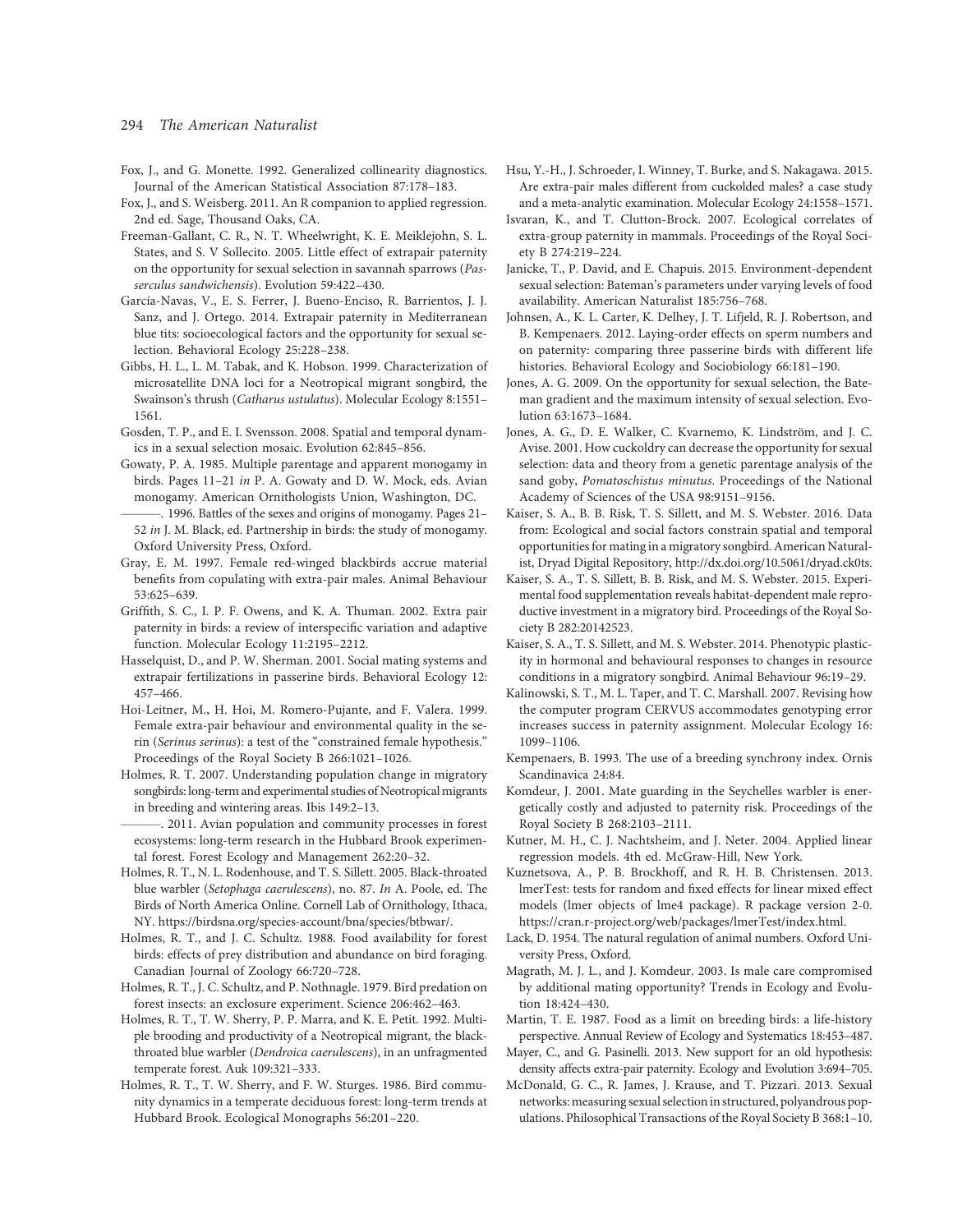Miller, C. W., and E. I. Svensson. 2014. Sexual selection in complex environments. Annual Review of Entomology 59:427–445.

Møller, A. P., and T. R. Birkhead. 1993. Cuckoldry and sociality: a comparative study of birds. American Naturalist 142:118–140.

- . 1994. The evolution of plumage brightness in birds is related to extrapair paternity. Evolution 48:1089–1100.
- Møller, A. P., and P. Ninni. 1998. Sperm competition and sexual selection: a meta-analysis of paternity studies of birds. Behavioral Ecology and Sociobiology 43:345–358.
- Nagy, L. R., and R. T. Holmes. 2005. To double-brood or not? individual variation in the reproductive effort in black-throated blue warblers (Dendroica caerulescens). Auk 122:902–914.
- Newton, I. 1998. Population limitation in birds. Academic Press, San Diego, CA.
- O'Brien, E. L., and R. D. Dawson. 2011. Plumage color and food availability affect male reproductive success in a socially monogamous bird. Behavioral Ecology 22:66–72.
- Olsson, M., E. Wapstra, T. S. Schwartz, T. Madsen, B. Ujvari, and T. Uller. 2011. In hot pursuit: fluctuating mating system and sexual selection in sand lizards. Evolution 65:574–583.
- Pedersen, M. C., P. O. Dunn, and L. A. Whittingham. 2006. Extraterritorial forays are related to a male ornamental trait in the common yellowthroat. Animal Behaviour 72:479–486.
- R Development Core Team. 2015. R: a language and environment for statistical computing. Version 3.1.3. R Foundation for Statistical Computing, Vienna. http://www.R-project.org.
- Reid, J. M., P. Arcese, and S. Losdat. 2014. Genetic covariance between components of male reproductive success: within-pair vs. extra-pair paternity in song sparrows. Journal of Evolutionary Biology 27:2046– 2056.
- Roberts, J. D., and P. G. Byme. 2011. Polyandry, sperm competition, and the evolution of anuran amphibians. Advances in the Study of Behavior 43:1–53.
- Robinson, M. R., G. S. van Doorn, L. Gustafsson, and A. Qvarnström. 2012. Environment-dependent selection on mate choice in a natural population of birds. Ecology Letters 15:611–618.
- Robinson, S. K., and R. T. Holmes. 1982. Foraging behavior of forest birds: the relationships among search tactics, diet, and habitat structure. Ecology 63:1918–1931.
- Rodenhouse, N. L., T. S. Sillett, P. J. Doran, and R. T. Holmes. 2003. Multiple density-dependence mechanisms regulate a migratory bird population during the breeding season. Proceedings of the Royal Society B 270:2105–2110.
- Rubenstein, D. R. 2007. Territory quality drives intraspecific patterns of extrapair paternity. Behavioral Ecology 18:1058–1064.
- Ryder, T. B., R. C. Fleischer, W. G. Shriver, and P. P. Marra. 2012. The ecological-evolutionary interplay: density-dependent sexual selection in a migratory songbird. Ecology and Evolution 2:976–987.
- Scelza, B. A. 2011. Female choice and extra-pair paternity in a traditional human population. Biology Letters 7:889–891.
- Schlicht, L., M. Valcu, and B. Kempenaers. 2014. Spatial patterns of extra-pair paternity: beyond paternity gains and losses. Journal of Animal Ecology 83:1–14.
- Schwarz, P. A., T. J. Fahey, and C. E. McCulloch. 2003. Factors controlling spatial variation of tree species abundance in a forested landscape. Ecology 84:1862–1878.
- Sillett, T. S., N. L. Rodenhouse, and R. T. Holmes. 2004. Experimentally reducing neighbor density affects reproduction and behavior of a migratory songbird. Ecology 85:2467–2477.
- Sinclair, A. R. E. 1989. Population regulation in animals. Pages 197– 241 in J. M. Cherrett, ed. Ecological concepts: the contribution of ecology to an understanding of the natural world. Blackwell Scientific, Oxford.
- Soulsbury, C. D. 2010. Genetic patterns of paternity and testes size in mammals. PLoS ONE 5:e9581.
- Sousa, B. F., and D. F. Westneat. 2013. Variance in mating success does not produce strong sexual selection in a polygynous songbird. Behavioral Ecology 24:1381–1389.
- Stenzler, L. M., R. Fraser, and I. J. Lovette. 2004. Isolation and characterization of 12 microsatellite loci from golden-winged warblers (Vermivora chrysoptera) with broad cross-taxon utility in emberizine songbirds. Molecular Ecology Notes 4:602–604.
- Stutchbury, B. J., and E. S. Morton. 1995. The effect of breeding synchrony on extra-pair mating systems in songbirds. Behaviour 132: 675–690.
- Taff, C. C., C. R. Freeman-Gallant, P. O. Dunn, and L. A. Whittingham. 2013. Spatial distribution of nests constrains the strength of sexual selection in a warbler. Journal of Evolutionary Biology 26:1392–1405.
- Townsend, A. K., T. S. Sillett, N. K. Lany, S. A. Kaiser, N. L. Rodenhouse, M. S. Webster, and R. T. Holmes. 2013. Warm springs, early lay dates, and double brooding in a North American migratory songbird, the black-throated blue warbler. PLoS ONE 8:e59467.
- Twiss, S. D., C. Thomas, V. Poland, J. A. Graves, and P. Pomeroy. 2007. The impact of climatic variation on the opportunity for sexual selection. Biology Letters 3:12–15.
- Uller, T., and M. Olsson. 2008. Multiple paternity in reptiles: patterns and processes. Molecular Ecology 17:2566–2580.
- Václav, R., H. Hoi, and D. Blomqvist. 2003. Food supplementation affects extrapair paternity in house sparrows (Passer domesticus). Behavioral Ecology 14:730–735.
- Wan, D., P. Chang, and J. Yin. 2013. Causes of extra-pair paternity and its inter-specific variation in socially monogamous birds. Acta Ecologica Sinica 33:158–166.
- Webster, M. S., H. C. Chuang-Dobbs, and R. T. Holmes. 2001. Microsatellite identification of extrapair sires in a socially monogamous warbler. Behavioral Ecology 12:439–446.
- Webster, M. S., S. Pruett-Jones, D. F. Westneat, and S. J. Arnold. 1995. Measuring the effects of pairing success, extra-pair copulations and mate quality on the opportunity for sexual selection. Evolution 49: 1147–1157.
- Webster, M. S., K. A. Tarvin, E. M. Tuttle, and S. Pruett-Jones. 2007. Promiscuity drives sexual selection in a socially monogamous bird. Evolution 61:2205–2211.
- Westneat, D. F. 1994. To guard mates or go forage: conflicting demands affect the paternity of male red-winged blackbirds. American Naturalist 144:343–354.
- . 2006. No evidence of current sexual selection on sexually dimorphic traits in a bird with high variance in mating success. American Naturalist 167:E171–E189.
- Westneat, D. F., and H. L. Mays. 2005. Tests of spatial and temporal factors influencing extra-pair paternity in red-winged blackbirds. Molecular Ecology 14:2155–2167.
- Westneat, D. F., and P. W. Sherman. 1997. Density and extra-pair fertilizations in birds: a comparative analysis. Behavioral Ecology and Sociobiology 41:205–215.
- Westneat, D. F., P. W. Sherman, and M. L. Morton. 1990. The ecology and evolution of extra-pair copulations in birds. Current Ornithology 7:331–370.